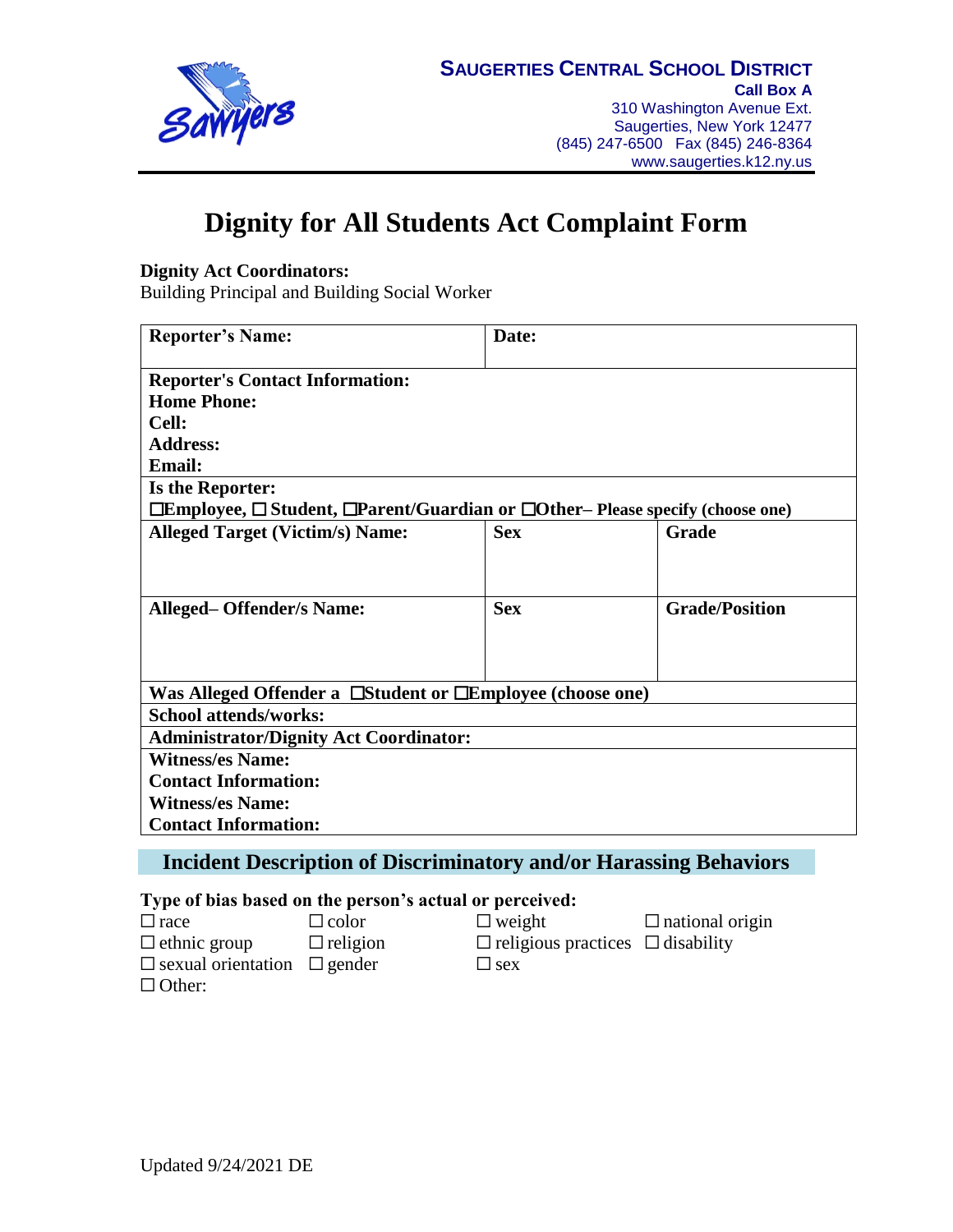**Description of the Incident. What did the alleged offender(s) say or do? Include cyber evidence if possible when appropriate.**

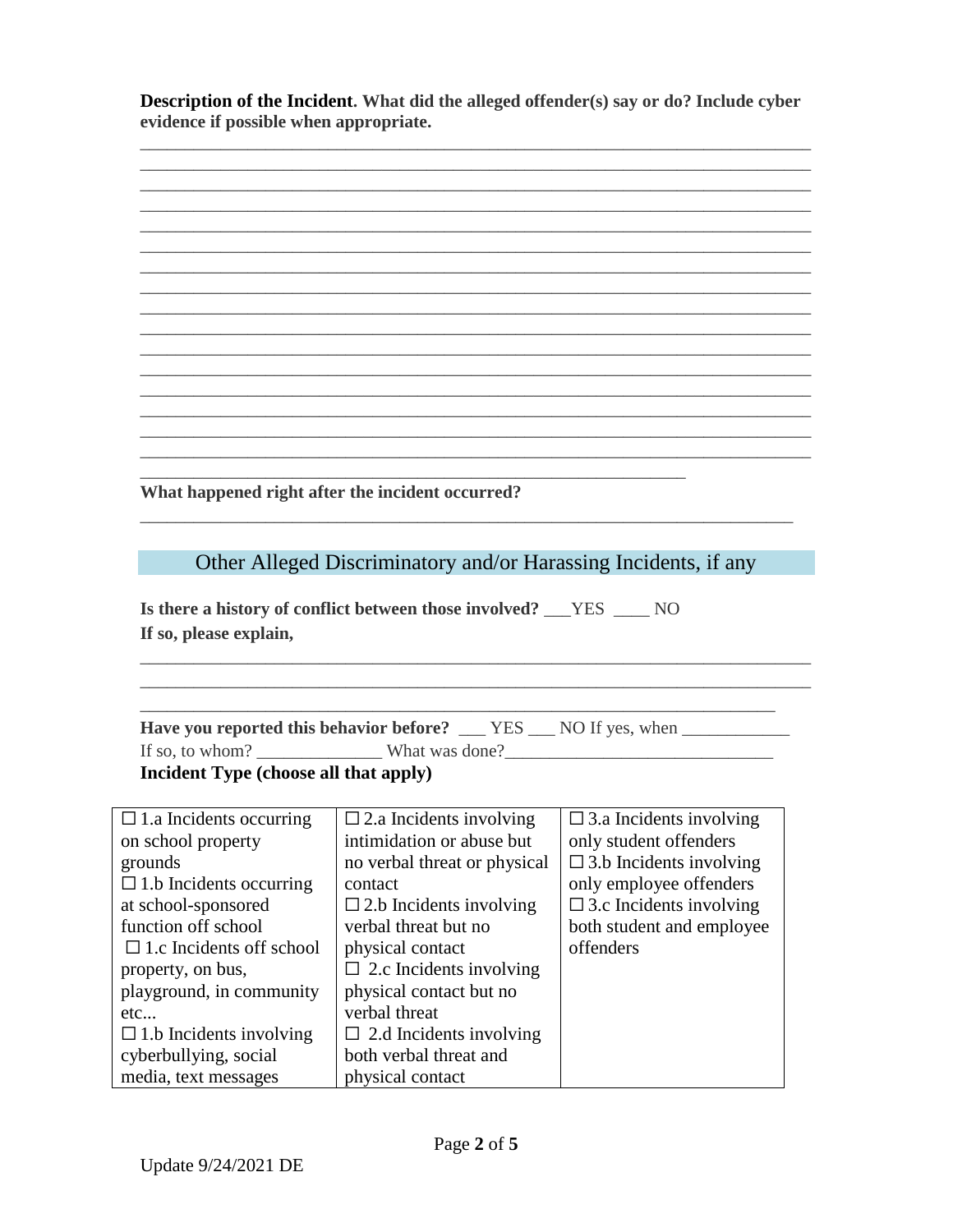**Location: Approximate Time/\_\_\_\_\_ Date of incident(s):\_\_\_\_\_\_\_\_\_\_\_\_\_\_\_\_\_\_\_\_**

### **Are there observable changes in the student's (target) behavior? OR was the educational**

**environment impacted?** (Choose all that apply)

☐ Attendance ☐ grades ☐ social interaction

☐ feelings about self or others ☐ antisocial behaviors ☐ self-destructive behaviors  $\Box$  depression  $\Box$  other

### Actions Taken-*TO BE COMPLETED BY ADMINISTRATOR OR DIGNITY ACT COORDINATOR*

#### **What actions, if any, were taken in response to the incident described above (check all that apply)?**

| $\Box$ Met with Principal/Designee                         | $\Box$ Parent Called                    | $\Box$ Verbal Correction                |
|------------------------------------------------------------|-----------------------------------------|-----------------------------------------|
| □Increased Supervision                                     | $\Box$ Guidance/Counseling Support      | $\Box$ Conflict Resolution/Mediation    |
| $\Box$ Awareness/Sensitivity                               | $\Box$ Lunch Detention                  | □After School Detention                 |
| Session (1-1 with counselor,                               |                                         |                                         |
| DAC, teacher, etc.)                                        |                                         |                                         |
| $\Box$ Other prevention or intervention strategy, explain: |                                         |                                         |
|                                                            |                                         |                                         |
| $\square$ Suspension from Class or                         | $ISS: \Box Full$ Day $\Box Partial$ Day | OSS: $\Box$ Full Day $\Box$ Partial Day |
| Activities                                                 |                                         |                                         |
| $\Box$ Behavioral Plan                                     | $\Box$ Referral to Counseling or        | $\Box$ Teacher Removal (3214)           |
|                                                            | <b>Treatment Program</b>                |                                         |
| □Transfer to Alternative                                   | □Law Enforcement Notified               |                                         |
| Education                                                  |                                         |                                         |
| $\Box$ Other:                                              |                                         |                                         |
|                                                            |                                         |                                         |
|                                                            |                                         |                                         |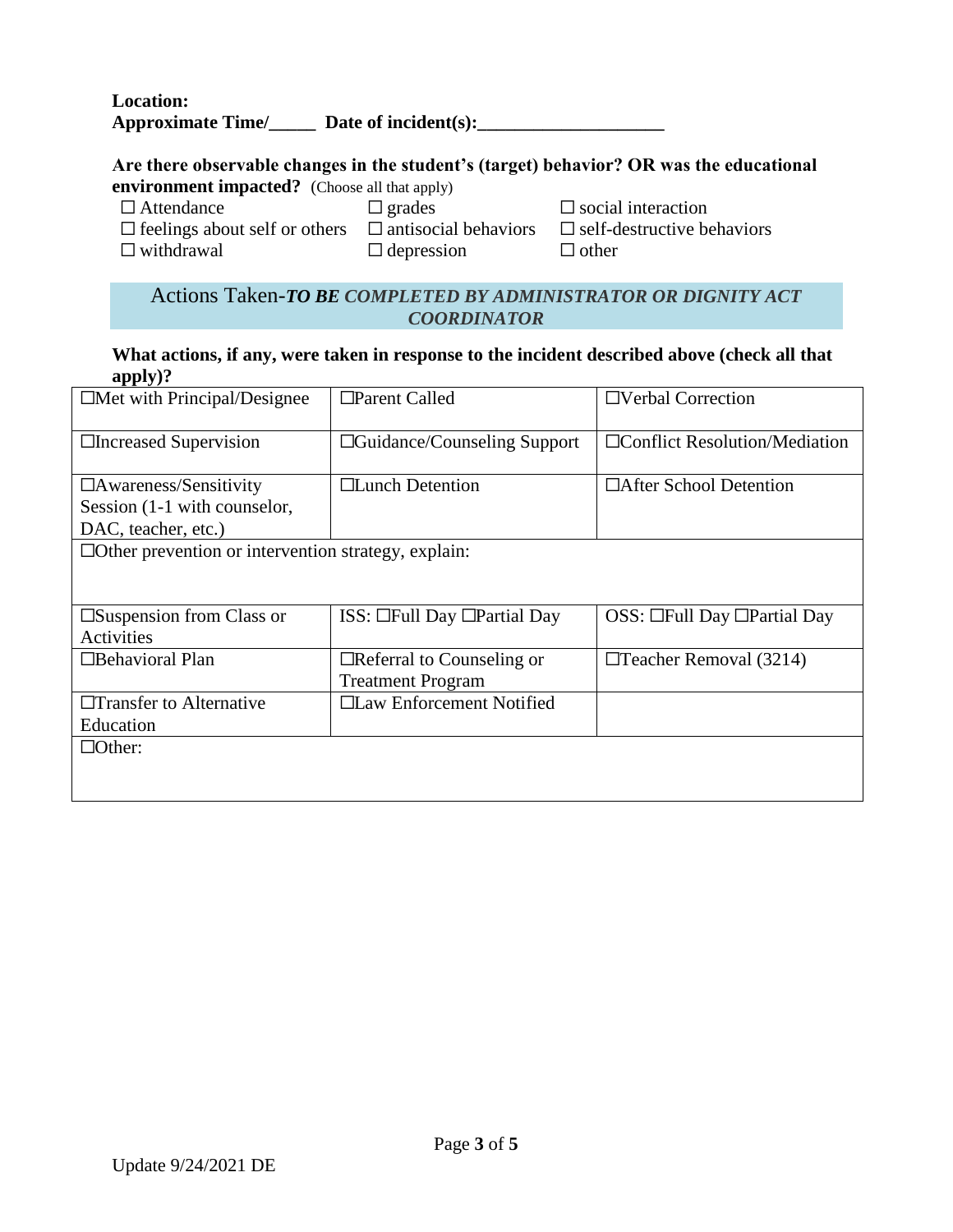## PART 2-INVESTIGATION, FINDINGS & RECOMMENDATIONS

Add additional pages if necessary Person(s) Investigating:

### **Investigation Notes:**

| <b>FINDINGS:</b> |             |  |
|------------------|-------------|--|
|                  | Complaint w |  |

vas FOUNDED at this time Complaint was UNFOUNDED/NOT MATERIAL at this time

| PARENT/ GUARDIAN of Alleged Target (victim/s) |             |             |                |
|-----------------------------------------------|-------------|-------------|----------------|
| <b>CONTACTED BY</b>                           | $ON$ (date) | $AT$ (time) | Email $\angle$ |
| phone / other                                 |             |             |                |

| PARENT/ GUARDIAN of Alleged Offender |           |             | <b>CONTACTED</b>      |
|--------------------------------------|-----------|-------------|-----------------------|
| <b>BY</b>                            | ON (date) | $AT$ (time) | Email / phone / other |